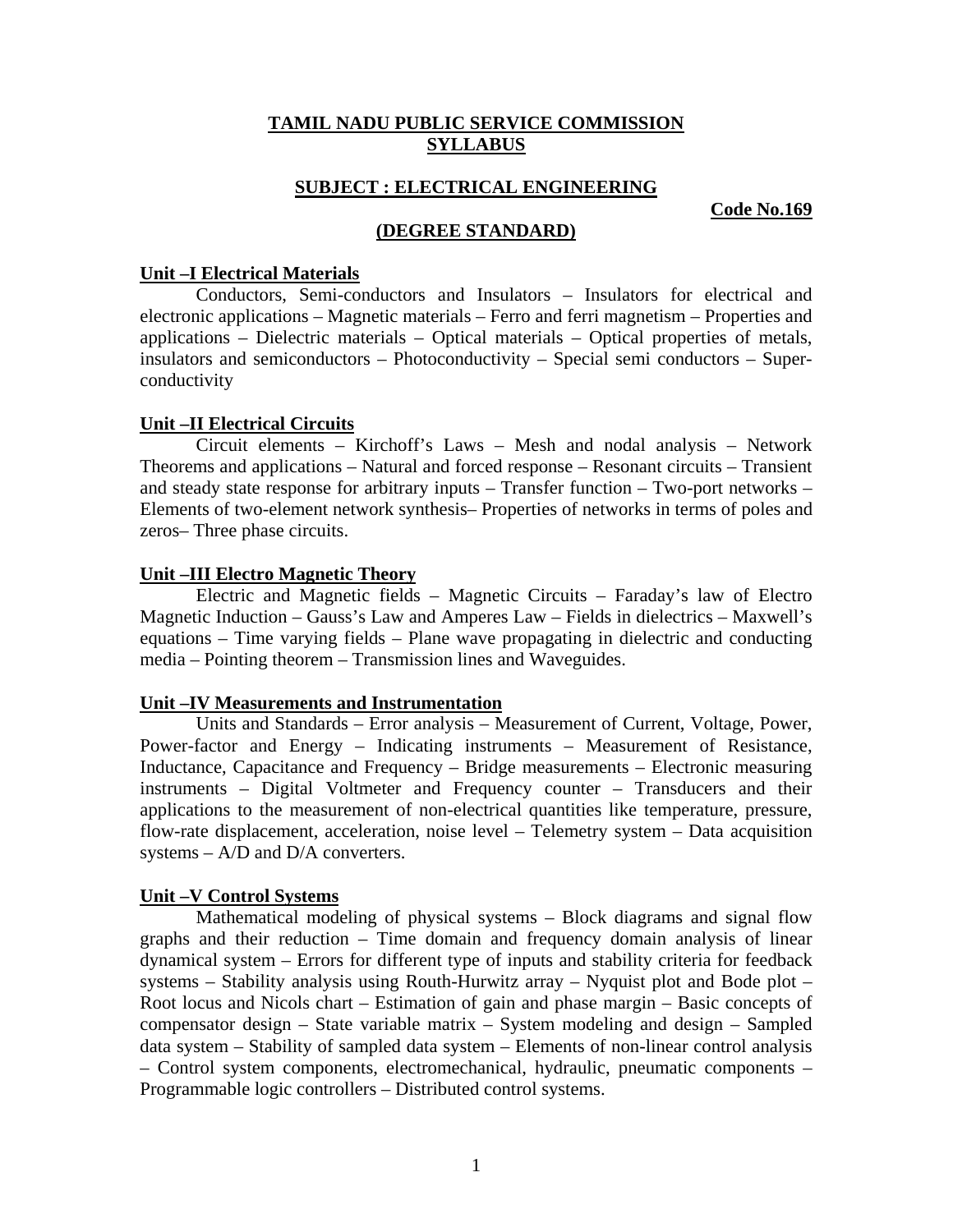#### **Unit –VI Power Apparatus**

D.C. Machines – Construction, Excitation methods – Armature reaction and commutation – Characteristics and performance analysis – Generators and motors – Starting and speed control – Testing – Losses and efficiency.

Analysis and Design of Power transformers – Construction and testing – Equivalent circuits – Losses and efficiency – Regulation – Parallel operation – Threephase transformers – Auto-transformer.

Induction Machines – Construction, Principle of operation – Rotating fields – Characteristics and Performance analysis – Circle diagram – Starting and speed control – Single-phase Induction motors – Linear Induction motors – Hysteresis motors – Reluctance motors – Stepper motors.

Synchronous Machines – Construction – Operating characteristics and Performance analysis – Efficiency and Voltage regulation – Parallel operation – V and inverted V curves of synchronous motors – Power factor improvement.

#### **Unit –VII Power systems**

Types of Power Stations – Hydro, Thermal and Nuclear Stations – Pumped storage plants – Economic and operating factors – Power transmission lines – Modeling and performance characteristics – Voltage control – Load flow studies – Optimal power system operation – Load frequency control – Symmetrical short circuit analysis – ZBus formulation – Symmetrical Components – Per Unit representation – Fault analysis – Transient and steady-state stability of power systems – Equal area criterion – Power system Transients – Power system Protection – Circuit breakers – Relays – HVDC transmission.

### **Unit –VIII Analog and Digital Electronics**

Semiconductor devices – PN junctions – Transistors – FET – Zener, Tunnel, Schottky, Photo diodes and their applications – Rectifier circuits – Voltage regulators – Multipliers – switching behavior of Diodes, Transistors, UJT, SCR, IGBT.

Biasing circuits – Small signal amplifiers – frequency response – Multistage amplifiers – Coupling methods – Large signal amplifiers – Push-pull amplifiers – Feedback amplifiers – Oscillators – Operational amplifiers – Precision rectifiers – Wave shaping circuits.

Digital logic gate families – Universal gates – Combination circuits for arithmetic and logic operations – Flip-flops – Multivibrators and their applications – Sequential logic circuits – Counters – Registers – Memories.

Power Semiconductor devices – Thyristors – Power transistor – GTOs – Single and three phase AC to DC Converters – Single and three phase AC to AC converters – MOSFET and IGBT based DC to DC Converters and single and three phase inverters. Pulse width modulation – Sinusoidal modulation with uniform sampling – Switched mode power supplies – Speed control of DC and AC motors – Reactive power compensation – Power factor improvement.